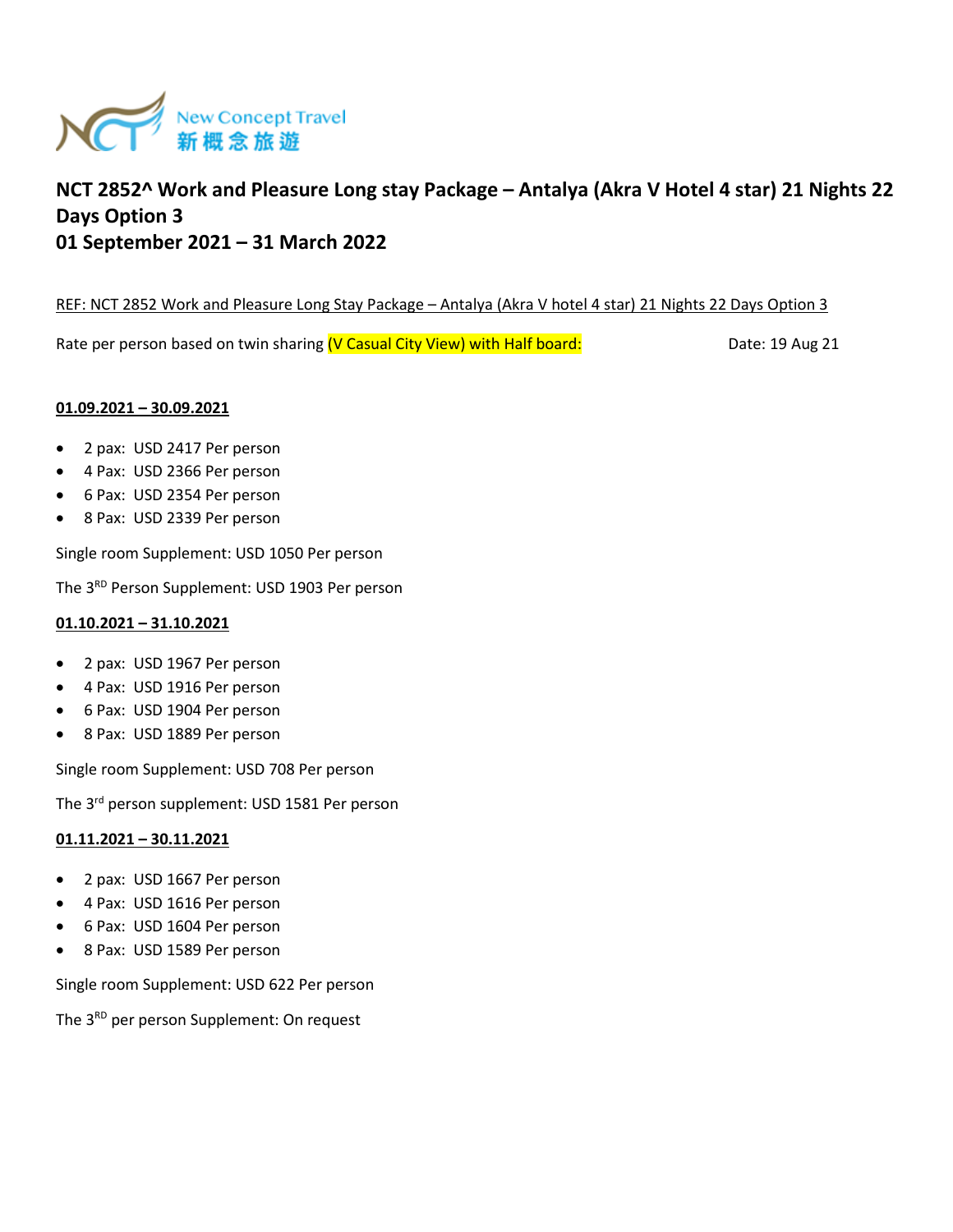

## **NCT 2852^ Work and Pleasure Long stay Package – Antalya (Akra V Hotel 4 star) 21 Nights 22 Days Option 3 01 September 2021 – 31 March 2022**

### **01.12.2021 – 27.12.2021**

- 2 pax: USD 1495 Per person
- 4 Pax: USD 1444 Per person
- 6 Pax: USD 1432 Per person
- 8 Pax: USD 1418 Per person

Single room Supplement: USD 558 Per person

The 3<sup>RD</sup> per person Supplement: USD 1238 Per person

## **28.12.2021 – 02.01.2022**

- 2 pax: USD 1667 Per person
- 4 Pax: USD 1616 Per person
- 6 Pax: USD 1604 Per person
- 8 Pax: USD 1589 Per person

Single room Supplement: USD 622 Per person

The 3<sup>RD</sup> per person Supplement: On request

#### **03.01.2022 – 28.02.2022**

- 2 pax: USD 1495 Per person
- 4 Pax: USD 1444 Per person
- 6 Pax: USD 1432 Per person
- 8 Pax: USD 1418 Per person

Single room Supplement: USD 558 Per person

The 3<sup>RD</sup> per person Supplement: USD 1238 Per person

#### **01.03.2022 – 31.03.2022**

- 2 pax: USD 1603 Per person
- 4 Pax: USD 1552 Per person
- 6 Pax: USD 1539 Per person
- 8 Pax: USD 1525 Per person

Single room Supplement: USD 579 Per person

The 3<sup>RD</sup> per person Supplement: USD 1303 Per person